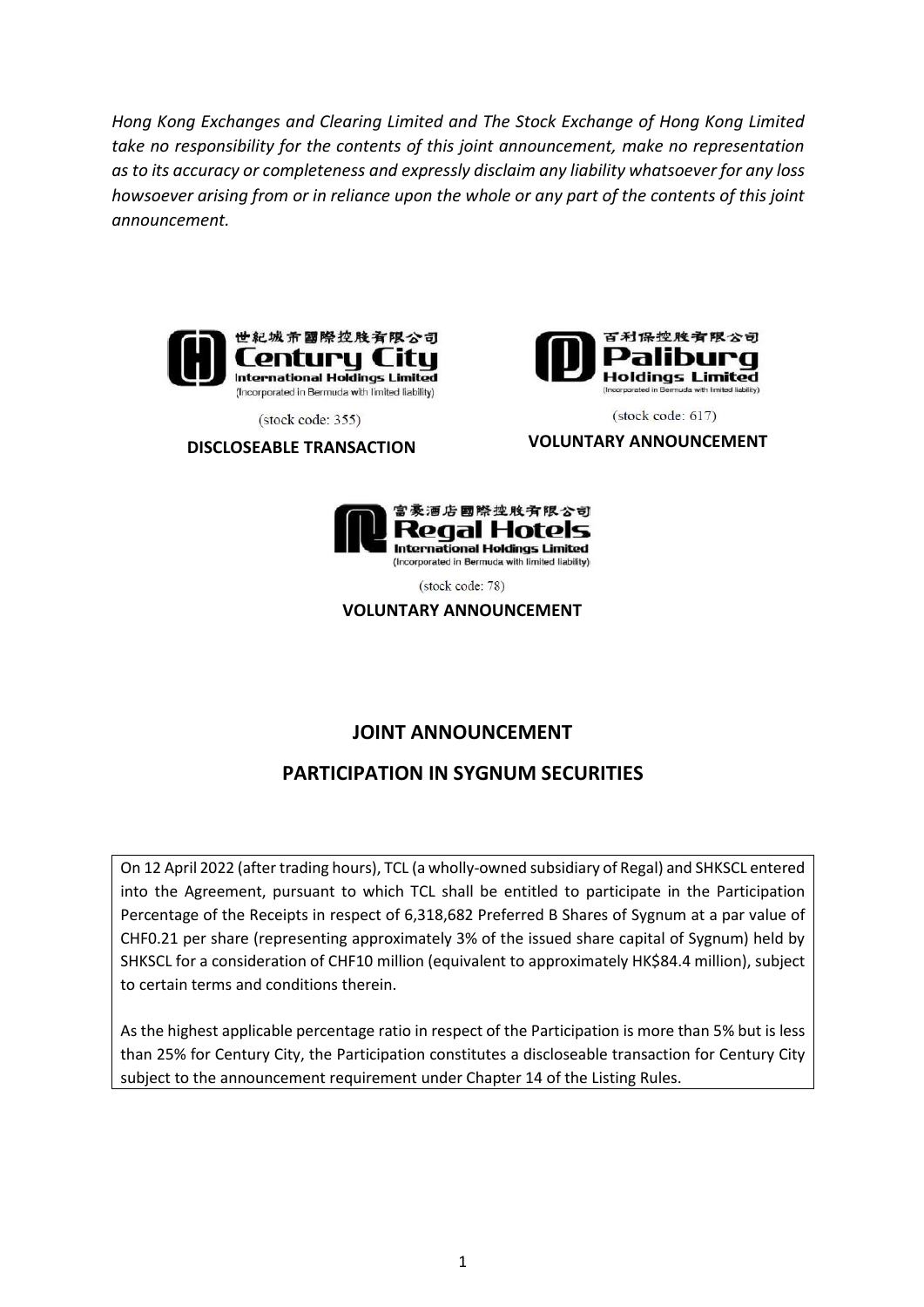## **INTRODUCTION**

On 12 April 2022 (after trading hours), TCL (a wholly-owned subsidiary of Regal) and SHKSCL entered into the Agreement, pursuant to which TCL shall be entitled to participate in the Participation Percentage of the Receipts in respect of 6,318,682 Preferred B Shares of Sygnum at a par value of CHF0.21 per share (i.e. Sygnum Securities) (representing approximately 3% of the issued share capital of Sygnum) held by SHKSCL for a consideration of CHF10 million (equivalent to approximately HK\$84.4 million), subject to certain terms and conditions therein.

## **THE AGREEMENT**

The major terms of the Agreement are set out as follows:

| Date:           | 12 April 2022                                                                                                                                                                                                                                                                                                     |
|-----------------|-------------------------------------------------------------------------------------------------------------------------------------------------------------------------------------------------------------------------------------------------------------------------------------------------------------------|
| Parties:        | (i) TCL (as the participant); and                                                                                                                                                                                                                                                                                 |
|                 | (ii) SHKSCL (as the issuer)                                                                                                                                                                                                                                                                                       |
|                 | To the best of the knowledge, information and belief of Century City<br>Directors, Paliburg Directors and Regal Directors after having made all<br>reasonable enquiries, SHKSCL and its ultimate beneficial owners are<br>independent of Century City, Paliburg, Regal and their respective<br>connected persons. |
| Subject matter: | the Participation in the Receipts in respect of the Sygnum Securities                                                                                                                                                                                                                                             |
| Consideration:  | CHF10 million (equivalent to approximately HK\$84.4 million), payable in<br>cash by TCL upon completion.                                                                                                                                                                                                          |
|                 | The Consideration was determined after an arm's length negotiation<br>between the parties taking into account the acquisition cost of the SHKSCL<br>in respect of the Sygnum Securities.                                                                                                                          |
| Completion:     | Completion shall take place on the $5th$ business day after execution of the<br>Agreement by the parties.                                                                                                                                                                                                         |
| Fees:           | TCL shall pay to SHKSCL the following fees as stipulated under the<br>Agreement:                                                                                                                                                                                                                                  |
|                 | (i) one-off set-up fee of CHF200,000 (equivalent to approximately<br>HK\$1,688,000, being 2% of the Participation Amount, payable upon<br>completion;                                                                                                                                                             |
|                 | (ii) annual maintenance fee of CHF100,000 (equivalent to approximately<br>HK\$844,000), being 1% of the Participation Amount, payable in<br>advance until the termination of the Agreement; and                                                                                                                   |
|                 | (iii) performance fee, representing 10% of the Capital Gain and<br>cumulative Investment Income, payable within 7 days of receipt by<br>TCL of the sale proceeds of the Sygnum Securities attributable to TCL.                                                                                                    |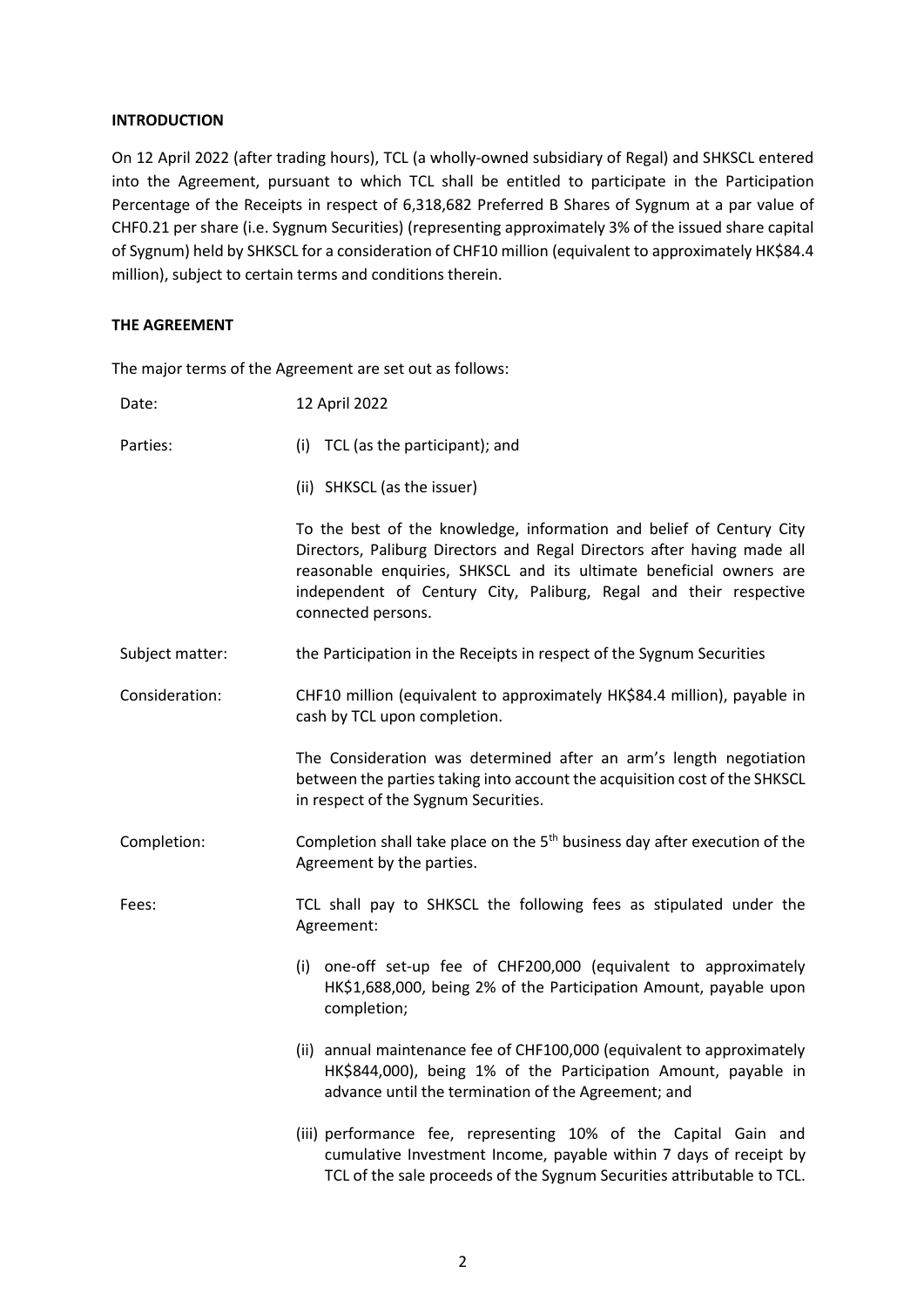Voting and other rights of the Sygnum Securities: SHKSCL reserves the sole right to enforce and/or exercise (or not to enforce and/or exercise) any obligations, remedies, rights or otherwise of Sygnum or in respect of or in connection with the Sygnum Securities.

Transfer of the Sygnum Securities: With the consent of TCL, SHKSCL can transfer all or a portion of the Sygnum Securities into a fund to be established as a Cayman Islands exempted company and managed by an affiliate of SHKSCL. Upon such transfer, TCL will be allocated certain interest (in the form of shares) in such fund and subject to the terms thereof based on, among others, the Participation Amount and the investment or management objectives and strategies of such fund. Upon effect of the aforesaid transfer and allocation, the Participation will be cancelled immediately and the Agreement will be terminated automatically.

Termination: The Agreement shall terminate upon occurrence of any of the following events, among others:

- (i) SHKSCL transfers to TCL the Sygnum Securities based on the Participation Percentage;
- (ii) sale or disposal of the Sygnum Securities to a third party and the distribution of the net proceeds thereof based on the Participation Percentage to TCL;
- (iii) on the earlier of (a) liquidation or winding up of Sygnum or (b) the  $7<sup>th</sup>$ anniversary of the execution of the Agreement, in the reasonable opinion of SHKSCL there is no likelihood of receiving any further Receipts;
- (iv) upon effect of the transfer of the Sygnum Securities to the fund and allocation of certain interest of such fund to TCL as set out in the above item "Transfer of the Sygnum Securities".

## **INFORMATION ON THE PARTIES**

According to the latest published annual report of SHK, SHKSCL is a wholly-owned subsidiary of SHK and the principal activities of SHKSCL are investment holding, securities trading and financial services.

According to the information provided by SHKSCL, Sygnum was founded in 2018 and is a digital asset bank based in Switzerland and Singapore. Sygnum has a full banking and securities dealer license in Switzerland and a capital markets services license in Singapore and its business lines comprise accounts and custody, credit and lending, brokerage, financial products and asset management, tokenization and business-to-business banking services.

## **REASONS FOR AND BENEFITS OF THE PARTICIPATION**

The Century City Group is principally engaged in property development and investment, construction and building related businesses, hotel ownership, hotel operation and management, asset management, aircraft ownership and leasing business and other investments including financial assets investments.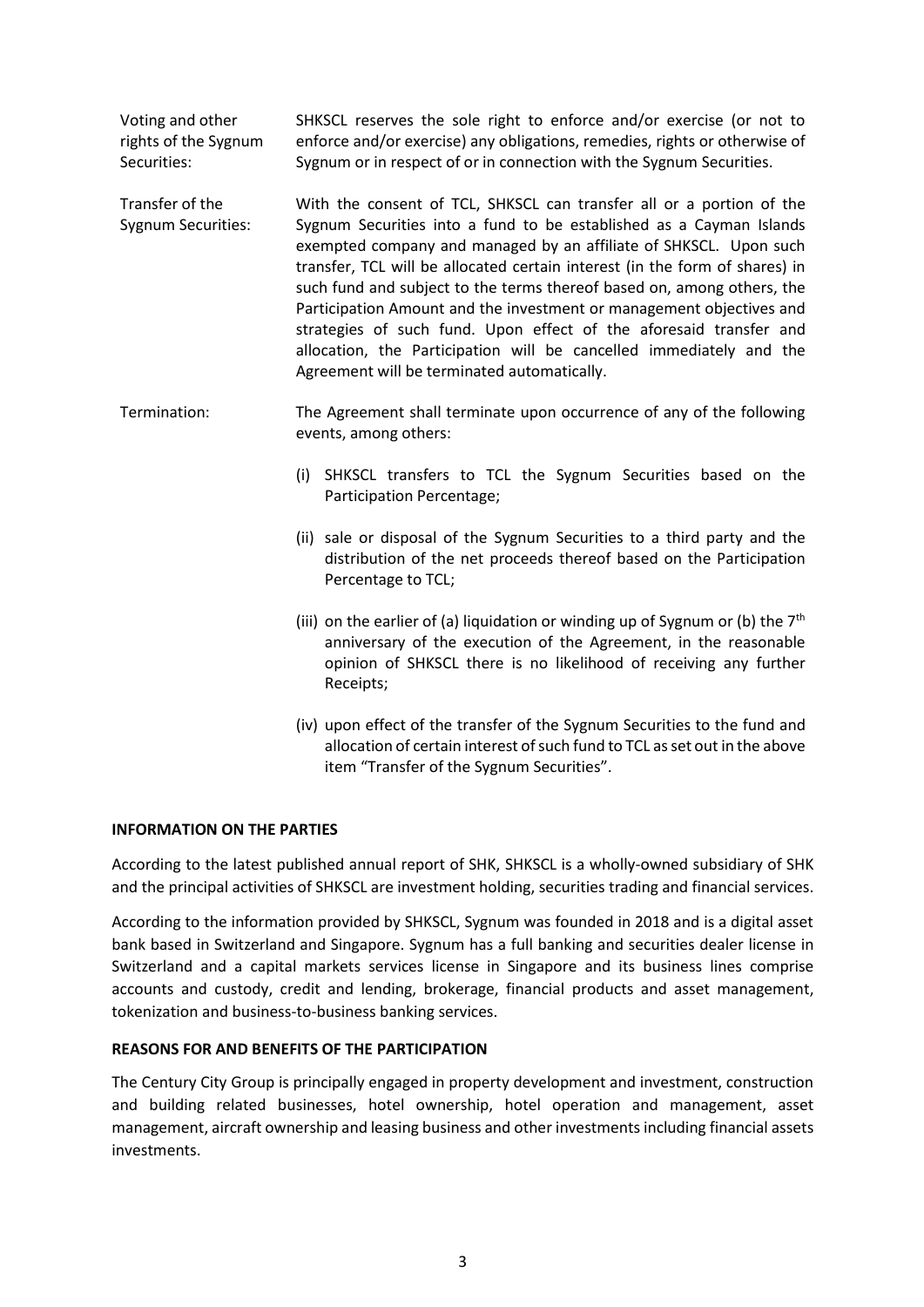The Paliburg Group is principally engaged in property development and investment, construction and building related businesses, hotel ownership, hotel operation and management, asset management, aircraft ownership and leasing business and other investments including financial assets investments.

The Regal Group is principally engaged in hotel ownership business, which is mainly undertaken through Regal REIT, hotel operation and management businesses, asset management of Regal REIT, property development and investment, including those undertaken through the joint venture in P&R, aircraft ownership and leasing business and other investments including financial assets investments.

The digital assets market has been developing, with room for further expansion. Taking into account Sygnum's multiple business lines and respective licenses all focusing on digital assets, TCL expects that Sygnum will be poised to capture the aforementioned market expansion in the coming future. The Participation will provide the Regal Group with an opportunity to expand its investment portfolio with an objective to diversify its income sources to digital assets market. The Participation will be financed by the internal resources of the Regal Group. The Century City Board, the Paliburg Board and the Regal Board consider that the terms of the Participation are fair and reasonable and in the interests of Century City, Paliburg, Regal and their respective shareholders as a whole.

## **LISTING RULES IMPLICATIONS**

TCL is a wholly-owned subsidiary of Regal which in turn is a listed subsidiary of Century City and Paliburg.

As the highest applicable percentage ratio in respect of the Participation is more than 5% but is less than 25% for Century City and is less than 5% for each of Paliburg and Regal, the Participation constitutes a discloseable transaction for Century City subject to the announcement requirement under Chapter 14 of the Listing Rules.

## **DEFINITIONS**

In this joint announcement, the following expressions have the meanings set out below unless the context otherwise requires:

| "Agreement"              | the participation agreement dated 12 April 2022 entered into<br>between TCL and SHKSCL in respect of the Participation                                                                         |
|--------------------------|------------------------------------------------------------------------------------------------------------------------------------------------------------------------------------------------|
| "Capital Gain"           | the amount by which the net sale proceeds of the Sygnum Securities<br>attributable to TCL exceed the Participation Amount                                                                      |
| "Century City"           | Century City International Holdings Limited, a company incorporated in<br>Bermuda, the issued ordinary shares of which are listed on the Main<br>Board of the Stock Exchange (Stock Code: 355) |
| "Century City Board"     | board of Century City Directors                                                                                                                                                                |
| "Century City Directors" | directors of Century City                                                                                                                                                                      |
| "Century City Group"     | Century City and its subsidiaries                                                                                                                                                              |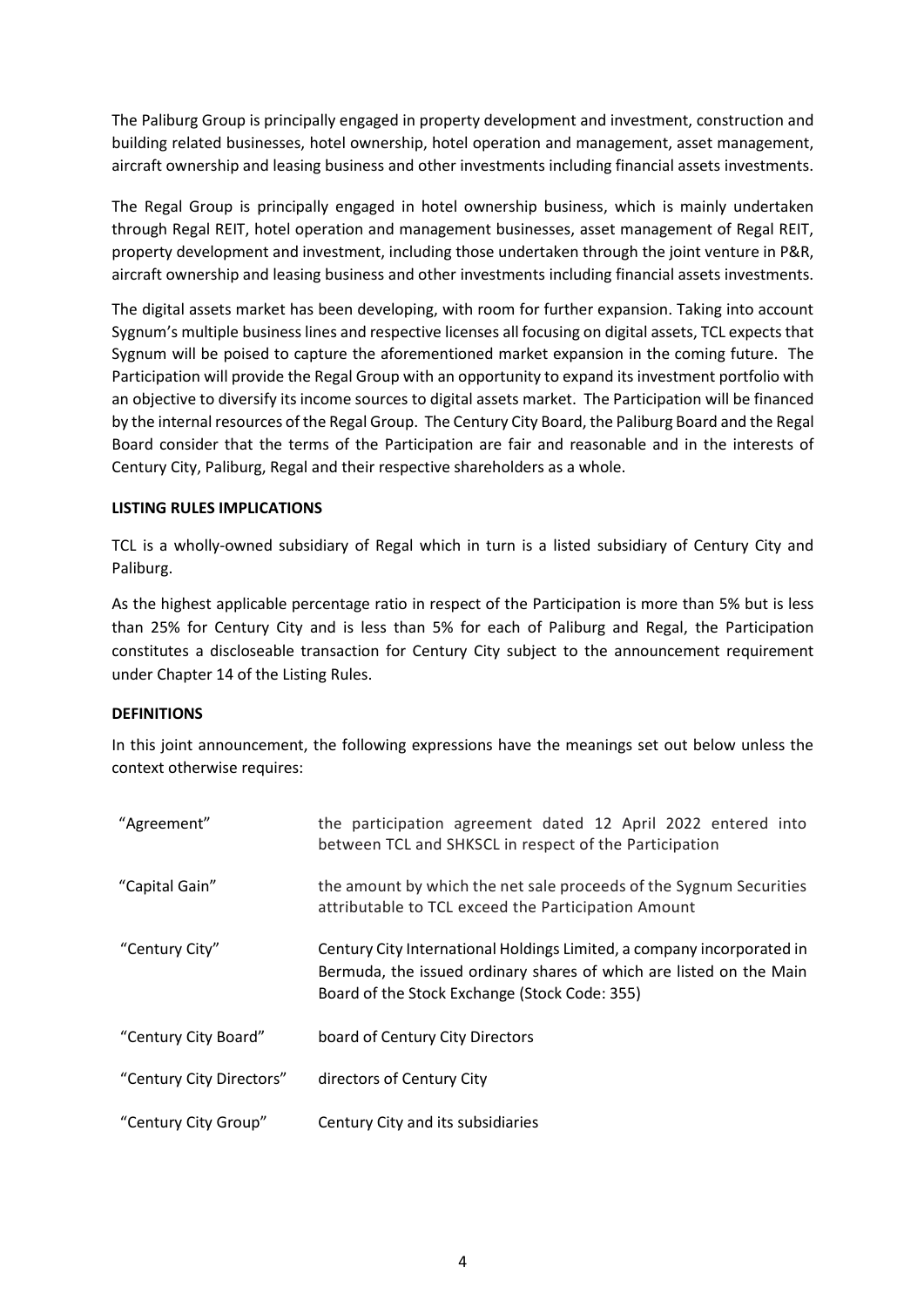| "CHF"                         | Swiss Francs, the lawful currency of Switzerland                                                                                                                                                |
|-------------------------------|-------------------------------------------------------------------------------------------------------------------------------------------------------------------------------------------------|
| "connected person"            | has the meaning ascribed to such term in the Listing Rules                                                                                                                                      |
| "Consideration"               | the consideration payable by TCL in respect of the Participation<br>contemplated under the Agreement                                                                                            |
| "HK\$"                        | Hong Kong dollars, the lawful currency of Hong Kong                                                                                                                                             |
| "Hong Kong"                   | the Hong Kong Special Administrative Region of the People's Republic<br>of China                                                                                                                |
| "Investment Income"           | the gross income received by TCL relating to the Sygnum Securities,<br>including dividends, interest and other amounts (other than the<br>Capital Gain)                                         |
| "Listing Rules"               | the Rules Governing the Listing of Securities on The Stock Exchange of<br>Hong Kong Limited                                                                                                     |
| "Paliburg"                    | Paliburg Holdings Limited, a company incorporated in Bermuda, the<br>issued ordinary shares of which are listed on the Main Board of the<br>Stock Exchange (Stock Code: 617)                    |
| "Paliburg Board"              | board of Paliburg Directors                                                                                                                                                                     |
| "Paliburg Directors"          | directors of Paliburg                                                                                                                                                                           |
| "Paliburg Group"              | Paliburg and its subsidiaries                                                                                                                                                                   |
| "Participation"               | the participation right in the performance of the Sygnum Securities<br>based on the Receipts and the Participation Percentage<br>as<br>contemplated under the Agreement                         |
| "Participation Amount"        | CHF10 million                                                                                                                                                                                   |
| "Participation<br>Percentage" | approximately 43.48%, based on the Participation Amount and the<br>acquisition cost of SHKSCL in respect of the Sygnum Securities                                                               |
| "percentage ratios"           | the percentage ratios calculated based on the requirements under Rule<br>14.07 of the Listing Rules                                                                                             |
| "P&R"                         | P&R Holdings Limited, a joint venture established and owned by a<br>wholly-owned subsidiary of Paliburg and a wholly-owned subsidiary of<br>Regal as to 50% and 50% respectively                |
| "Receipts"                    | any cash amounts or non-cash consideration actually received by<br>SHKSCL in connection with the Sygnum Securities, including sale<br>proceeds and any interest or cash distributions therefrom |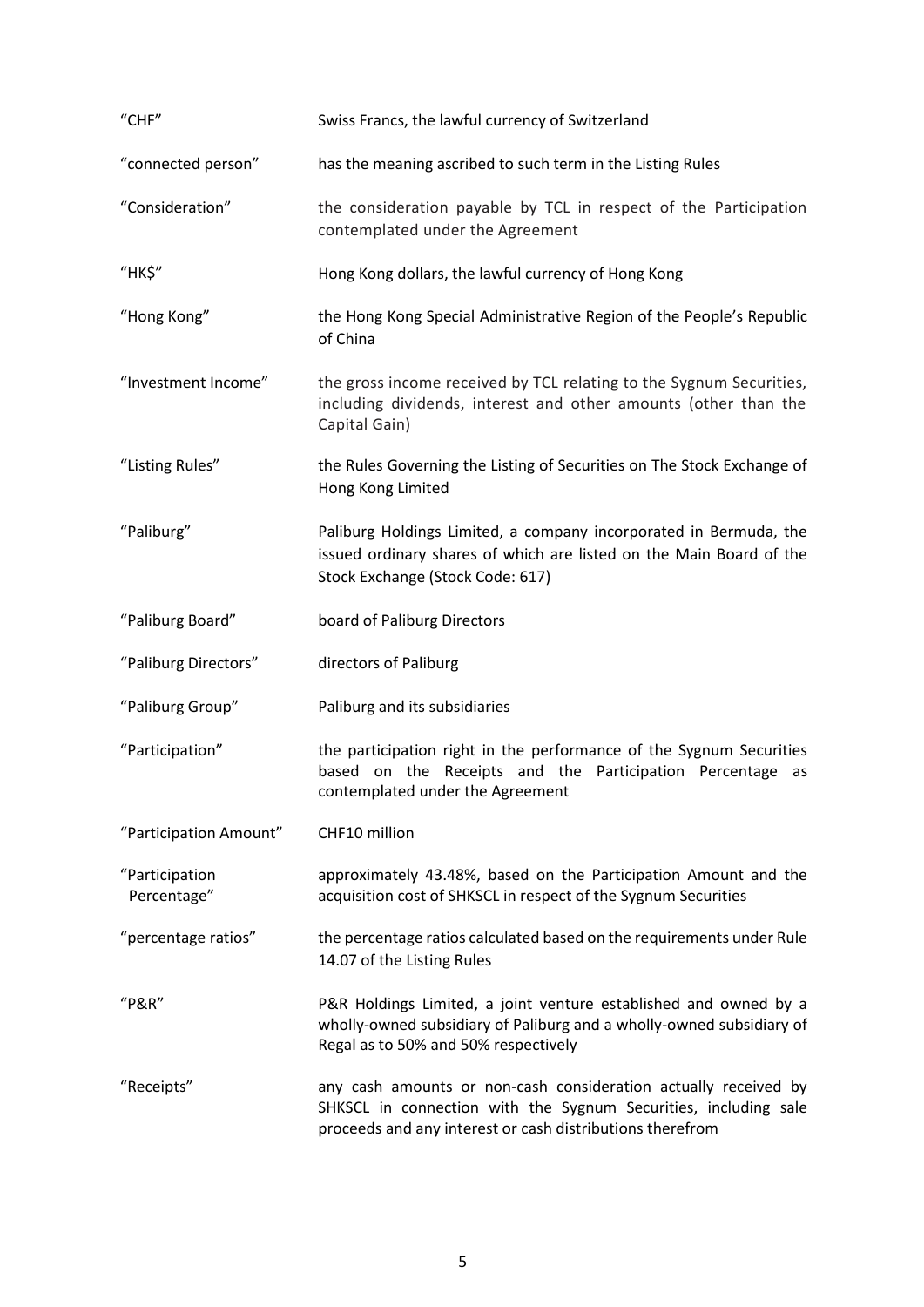| "Regal"              | Regal Hotels International Holdings Limited, a company incorporated in<br>Bermuda, the issued ordinary shares of which are listed on the Main<br>Board of the Stock Exchange (Stock Code: 78)                                                                                                         |
|----------------------|-------------------------------------------------------------------------------------------------------------------------------------------------------------------------------------------------------------------------------------------------------------------------------------------------------|
| "Regal Board"        | board of Regal Directors                                                                                                                                                                                                                                                                              |
| "Regal Directors"    | directors of Regal                                                                                                                                                                                                                                                                                    |
| "Regal Group"        | Regal and its subsidiaries                                                                                                                                                                                                                                                                            |
| "Regal REIT"         | Regal Real Estate Investment Trust, a Hong Kong collective investment<br>scheme authorised under section 104 of the Securities and Futures<br>Ordinance (Chapter 571 of the Laws of Hong Kong), the issued units of<br>which are listed on the Main Board of the Stock Exchange (Stock Code:<br>1881) |
| "SHK"                | Sun Hung Kai & Co. Limited, a company incorporated in Hong Kong, the<br>issued ordinary shares of which are listed on the Main Board of the<br>Stock Exchange (Stock Code: 86)                                                                                                                        |
| "SHKSCL"             | Sun Hung Kai Strategic Capital Limited, a company incorporated in<br>Hong Kong and a wholly-owned subsidiary of SHK                                                                                                                                                                                   |
| "Stock Exchange"     | The Stock Exchange of Hong Kong Limited                                                                                                                                                                                                                                                               |
| "Sygnum"             | Sygnum Bank AG                                                                                                                                                                                                                                                                                        |
| "Sygnum Securities"  | 6,318,682 Preferred B Shares of Sygnum at a par value of CHF0.21 per<br>share                                                                                                                                                                                                                         |
| "TCL"                | Talent Collection Limited, a wholly-owned subsidiary of Regal                                                                                                                                                                                                                                         |
| $^{\prime\prime}$ %" | per cent.                                                                                                                                                                                                                                                                                             |

*For the purpose of this joint announcement, unless the context otherwise requires or expressly specified, conversion of Swiss Francs into Hong Kong dollars is based on the approximate exchange rate of HK\$8.4381 to CHF1.0000. Such exchange rate is for the purpose of illustration only and does not constitute a representation that any amounts in Hong Kong dollars or Swiss Francs has been, could have been or may be converted at such or any other rate or at all.*